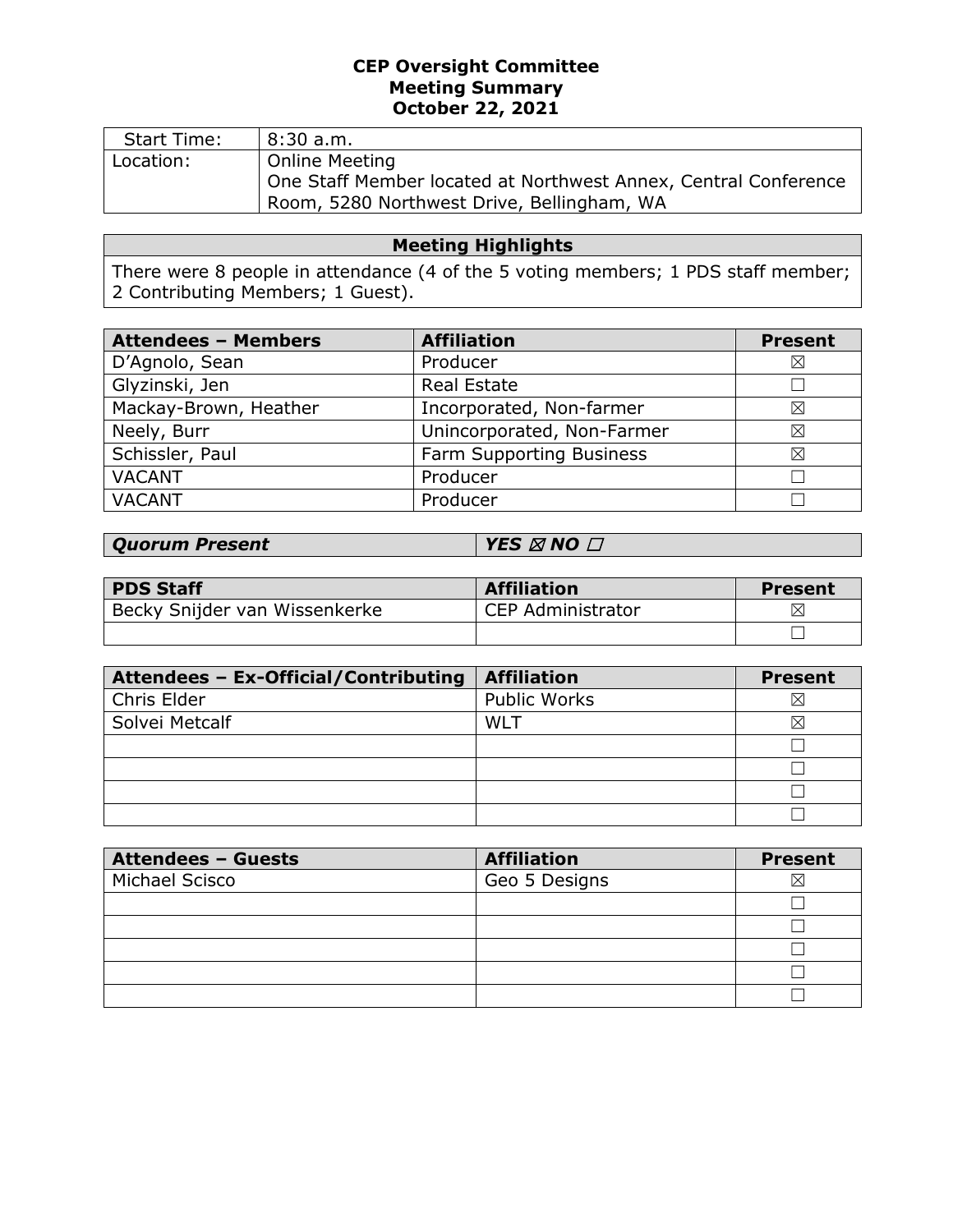## **Determination of a Quorum/ Welcome**

We have a Quorum for the meeting.

## **Public Comments**

No public comments at this time.

## **Announcements**

No public announcements at this time.

## **Approval of Minutes – September**

Burr moved to approve the September meeting minutes. Heather seconded. **The motion passed with all in favor.**

#### **Discussion Items/Business**

#### CEPOC Vacancies

The committee discussed the two farmer vacancies. Committee members indicated that decreasing the meeting frequency in summer could be helpful for farmers on the committee. It was suggested to advertise the meetings as monthly with flexibility, as well as advertise that meetings are attended online. The committee suggested organizations to reach out to for recruitment to fill the two vacancies.

#### Lot of Record Requirement

Becky asked the committee for the history on why the Lot of Record requirement was added to the CEP process in 2018. The committee shared the need for the County to complete due diligence in documenting legal lots and number of densities on a property. Becky shared that the Lot of Record application fee held up applications from completing the Lot of Record sooner. Heather moved to use the annual CEP budget to cover the Lot of Record fees. Burr seconded. **The motion passed with all in favor.**

#### Conservation Futures Process Document

The committee discussed what to do with the Conservation Futures Fund Process document that they created and presented to Executive Sidhu. The committee suggested sharing the document with other departments that use Conservation Futures Funds. Becky will work with other County staff to review the document.